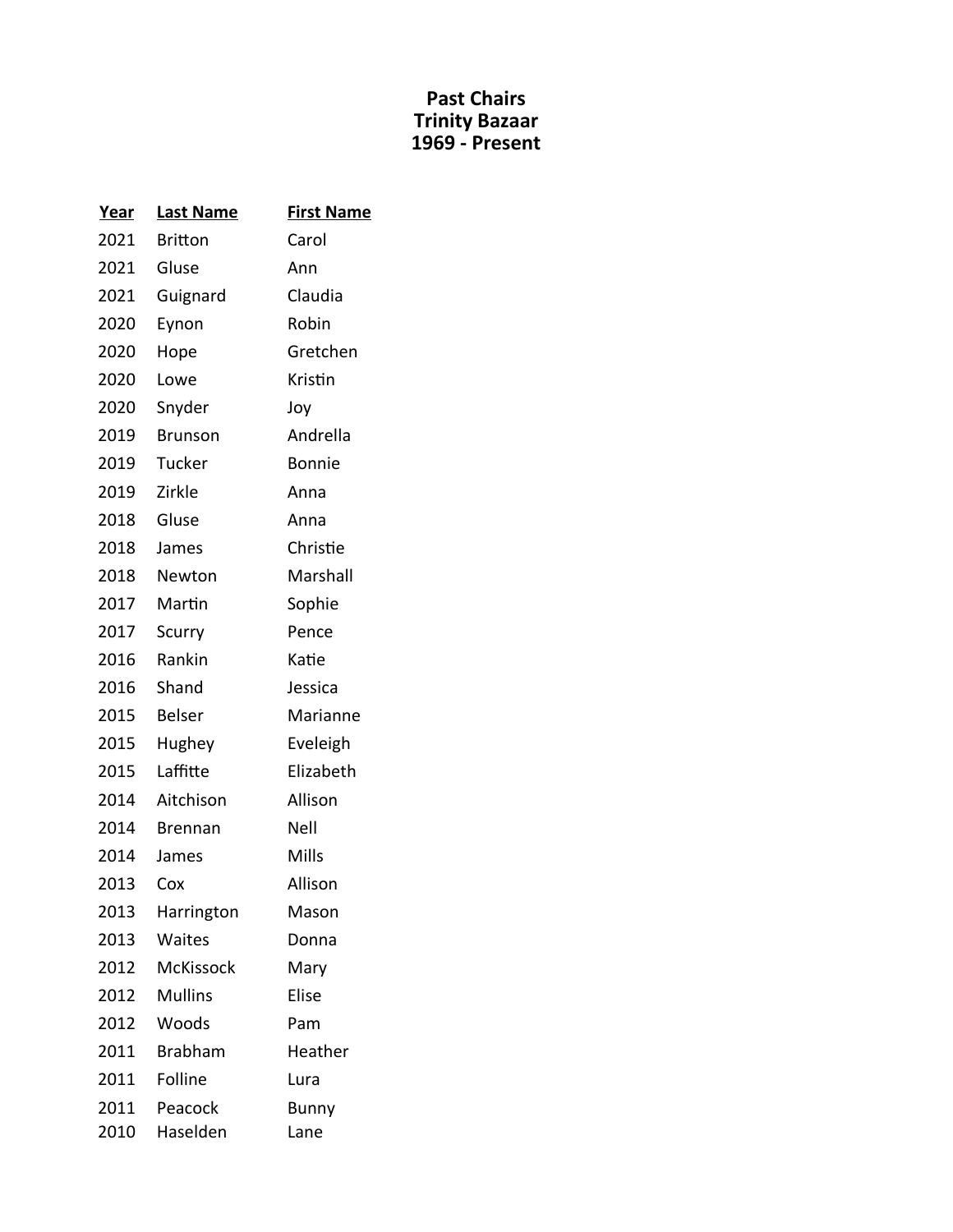| 2010 | Price         | Pam         |
|------|---------------|-------------|
| 2010 | Sammataro     | Nan         |
| 2009 | Addy          | Laura       |
| 2009 | Anderson      | <b>Beth</b> |
| 2009 | Slagsvol      | Carole      |
| 2008 | Ferrante      | Linda       |
| 2008 | Smith         | Clara       |
| 2008 | Snyder        | Joy         |
| 2007 | Mikell        | Julia       |
| 2007 | O'Connor      | Missy       |
| 2007 | Runge         | Anne        |
| 2006 | Crawford      | Erin        |
| 2006 | Davenport     | Hiller      |
| 2005 | Johnston      | Susan       |
| 2005 | Knowlton      | Jeannie     |
| 2004 | <b>Babson</b> | <b>Bibs</b> |
| 2004 | <b>Best</b>   | Rebecca     |
| 2004 | Suggs         | Jane        |
| 2003 | Godbold       | Janie       |
| 2003 | Gressette     | Ann         |
| 2002 | Beal          | Elizabeth   |
| 2002 | Levy          | Susan       |
| 2002 | Whittemore    | Anne        |
| 2001 | Chapman       | Shannon     |
| 2001 | Evans         | Lynn        |
| 2001 | Sutton        | Kitty       |
| 2000 | DaSilva       | Lita        |
| 2000 | <b>Dukes</b>  | Karen       |
| 2000 | Sojourner     | Julianne    |
| 1999 | Ayers         | Diana       |
| 1999 | Ray           | Joie        |
| 1998 | <b>Faulks</b> | Ann         |
| 1997 | Glenn         | Melanie     |
| 1997 | Lipscomb      | Diane       |
| 1997 | <b>Morris</b> | Page        |
| 1996 | Umbach        | Susan       |
| 1996 | Watkins       | Beth        |
| 1995 | Candler       | Boog        |
| 1995 | Oliphant      | Julia       |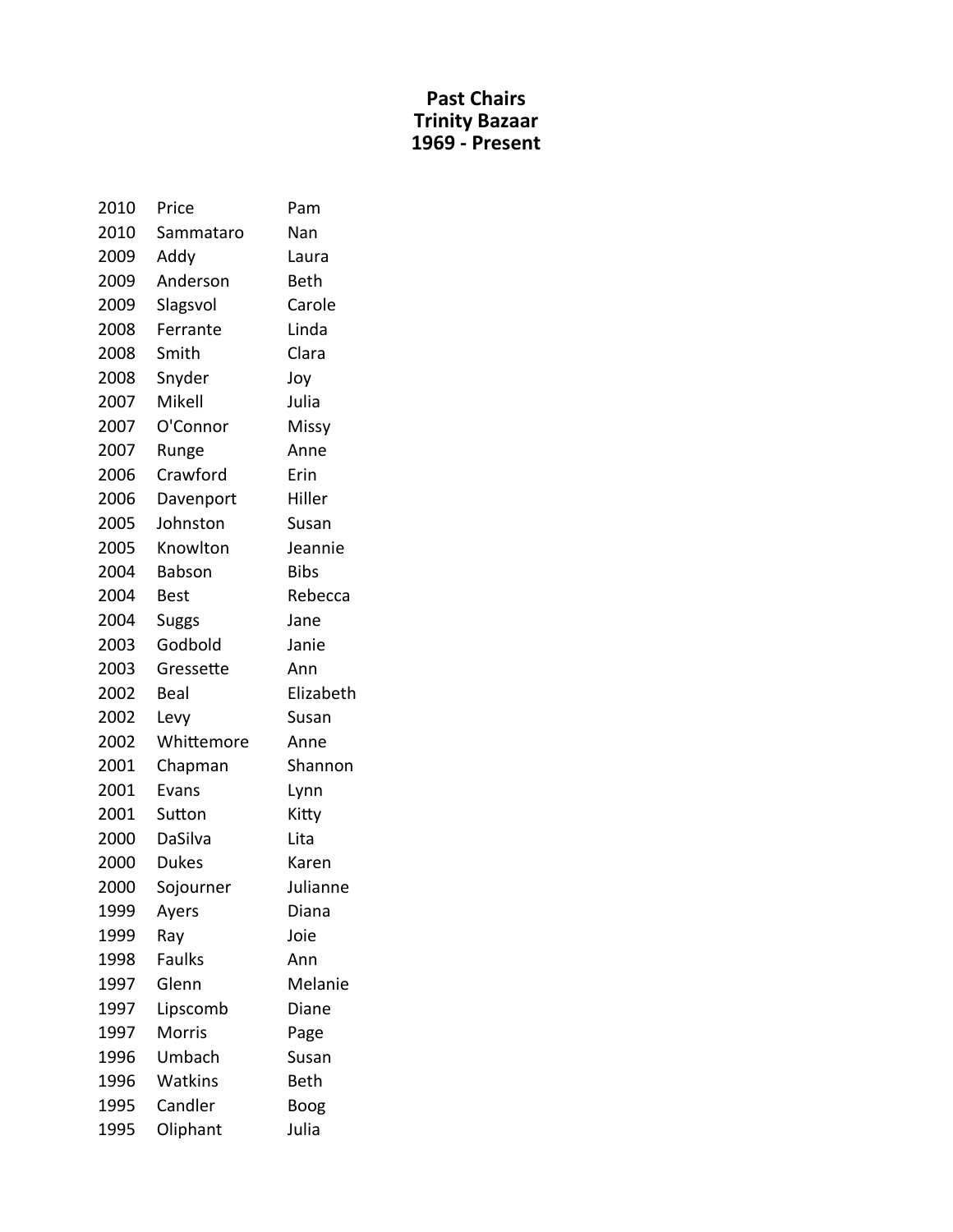| 1995 | Weston         | Clara            |
|------|----------------|------------------|
| 1994 | Matthews       | Caroline         |
| 1993 | Hensel         | Lynn             |
| 1993 | Kibler         | <b>Beth</b>      |
| 1993 | Wyman          | Elizabeth        |
| 1992 | Love           | Arney            |
| 1992 | Moore          | Valerie          |
| 1991 | Freeman        | Caroline         |
| 1991 | Legare         | Marcia           |
| 1991 | Watson         | Cheryl           |
| 1990 | Potter         | Fran             |
| 1990 | Robinson       | Kathy            |
| 1989 |                |                  |
| 1988 | Fouche         | Rebecca          |
| 1988 | McDowell       | Pam              |
| 1988 | Sapp           | Gail             |
| 1987 | Grier          | Judy             |
| 1986 | Crooks         | Cassandra        |
| 1985 | Hodges         | Lady             |
| 1984 | McKay          | <b>Betsy</b>     |
| 1983 | Averyt         | Peg              |
| 1983 | Meyer          | Caroline         |
| 1983 | <b>Sabalis</b> | Ray              |
| 1982 | Ellison        | Cis              |
| 1982 | Folline        | Elaine           |
| 1982 | Robinson       | Francis          |
| 1981 | Cox            | Kitty            |
| 1981 | Dunbar         | Nancy            |
| 1981 | Smith          | Linda Hart       |
| 1980 | James          | Pam              |
| 1980 | Quinn          | <b>Blanche</b>   |
| 1980 | Reynolds       | Jennie           |
| 1979 | Adams          | Jackie           |
| 1979 | Currin         | Sallie           |
| 1979 | Grimball       | Norah            |
| 1978 |                |                  |
| 1977 | Richardson     | <b>Betty Ann</b> |
| 1976 | Evans          | Molly            |
| 1976 | Smith          | Judy             |